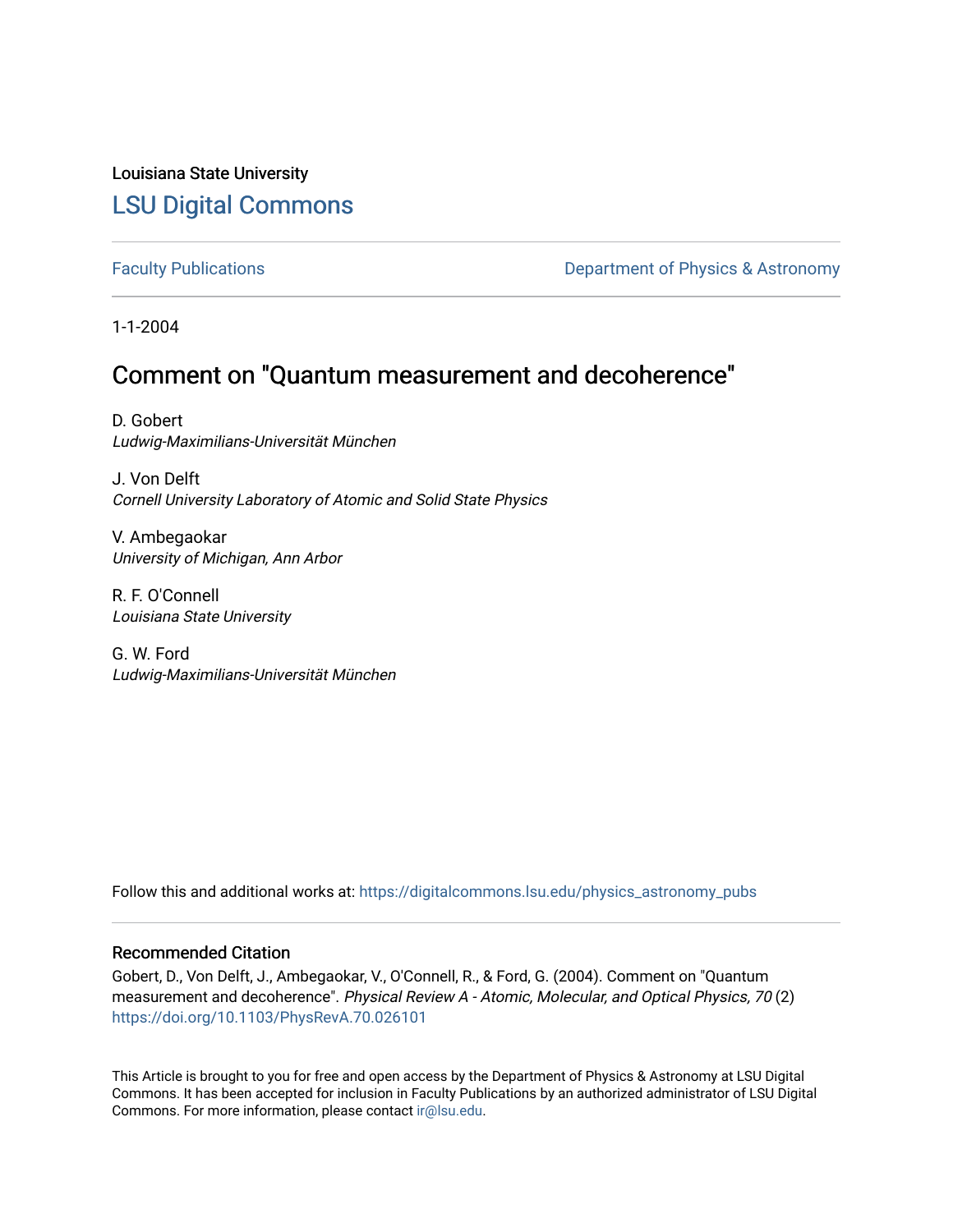## Decoherence without dissipation?

Dominique Gobert [∗](#page-8-0) and Jan von Delft

Sektion Physik und CeNS, Ludwigs-Maximilians-Universität, Theresienstr. 37, 80333 München, Germany

Vinay Ambegaokar

Laboratory of Atomic and Solid State Physics, Cornell University, Ithaca, New York 14853, USA

(Dated: October 16, 2018)

In a recent article,<sup>[1](#page-8-1)</sup> Ford, Lewis and O'Connell discuss a thought experiment in which a Brownian particle is subjected to a double-slit measurement. Analyzing the decay of the emerging interference pattern, they derive a decoherence rate that is much faster than previous results and even persists in the limit of vanishing dissipation. This result is based on the definition of a certain attenuation factor, which they analyze for short times. In this note, we point out that this attenuation factor captures the physics of decoherence only for times larger than a certain time  $t_{\rm mix}$ , which is the time it takes until the two emerging wave packets begin to overlap. Therefore, the strategy of Ford et al of extracting the decoherence time from the regime  $t < t_{\text{mix}}$  is in our opinion not meaningful. If one analyzes the attenuation factor for  $t > t_{\text{mix}}$ , one recovers familiar behaviour for the decoherence time; in particular, no decoherence is seen in the absence of dissipation. The latter conclusion is confirmed with a simple calculation of the off-diagonal elements of the reduced density matrix.

PACS numbers: 03.65.Yz Keywords: Decoherence, Quantum Brownian Motion

#### I. INTRODUCTION

It is widely accepted that a rapid loss of coherence caused by the coupling to environmental degrees of freedom is at the root of the non-observation of superpositions of macroscopically distinct quantum states. There is a now well established theoretical scheme— "Dissipative Quantum Mechanics"—for studying the details of this phenomenon, and for analyzing its time scale. [2](#page-8-2) It has also become possible to observe decoher-ence in a variety of experiments in mesoscopic physics<sup>[3](#page-8-3)[,4](#page-8-4)</sup> and quantum optics.<sup>[5](#page-8-5)[,6](#page-8-6)</sup>

In a recent publication, [1](#page-8-1) Ford, Lewis and O'Connell (henceforth abbreviated as FLO) discuss a thought experiment in which a Brownian particle initially in thermal equilibrium with its environment is subjected to a double-slit position measurement, giving rise to an interference pattern. Analyzing the decay of this pattern, they derive a decoherence time that is much shorter than suggested by previous calculation. [7](#page-8-7) They suggest the tentative explanation that inital particle-bath correlations, which drastically alter the short-time behaviour of the Brownian particle, were not properly taken into account in previous work. Because the decoherence time calculated by FLO remains finite even in the absence of any coupling to the environment, they describe their result as decoherence without dissipation. [8](#page-8-8)

This is very puzzling. The usual physical picture of decoherence<sup>[2](#page-8-2)[,9](#page-8-9)</sup> is that averaging over unobserved degrees of freedom (the "environment") leads to non-unitary time evolution, with a consequent loss of information. If there is no coupling to the environment, there will be no such loss. This picture agrees with another commonly accepted definition of decoherence, as the decay of the offdiagonal elements of the reduced density matrix (more

precisely, the decay of the interference part  $\rho_{\text{int}}$  to be defined in section [VI\)](#page-5-0). Without environmental coupling, the time evolution of the system – and thus of  $\rho_{\text{int}}$  – is unitary, the norm of  $\rho_{\text{int}}$  is constant and does not decay.

In light of these obvious remarks, it is interesting to ask what FLO mean by decoherence. In this type of double slit experiment it is essential that the two initially separated parts of the wave function eventually overlap if an interference pattern in the probability density of the particle is to be observed.[10](#page-8-10) In the thought experiment considered by FLO, this overlap becomes sizeable only after the broadening of the two wave packets emerging from either slit becomes equal to their initial separation, which happens after a certain timescale  $t_{\text{mix}}$ , to be defined in Eq. [\(11\)](#page-3-0) below. On much shorter time scales, the interference pattern is not only influenced by the presence (or absence) of coherence, but also by the degree of overlap of the wave functions, which makes it difficult, if not impossible, to extract from the probability density alone a quantitative measure of decoherence that is meaningful for  $t < t_{\text{mix}}$ . As will be shown, the decoherence time obtained by FLO is much shorter than  $t_{\text{mix}}$  and hence merely reflects an arbitrariness in the definition of decoherence at these short time scales.

The outline of this paper is as follows: In the following section, we give a brief summary of FLO's work and present, in section [III,](#page-2-0) the results of an alternative derivation (given in appendix [A\)](#page-6-0) of the probability density of the particle, which fully agrees with that of FLO. Section [IV](#page-3-1) demonstrates that dynamic effects (i.e. the spreading of the wave packets), rather than actual decoherence effects, enter FLO's definition of decoherence for times shorter than  $t_{\text{mix}}$ . This fact is further illustrated in section [V](#page-4-0) in which a definition of decoherence is given that incorporates the wave packet spreading in a different (and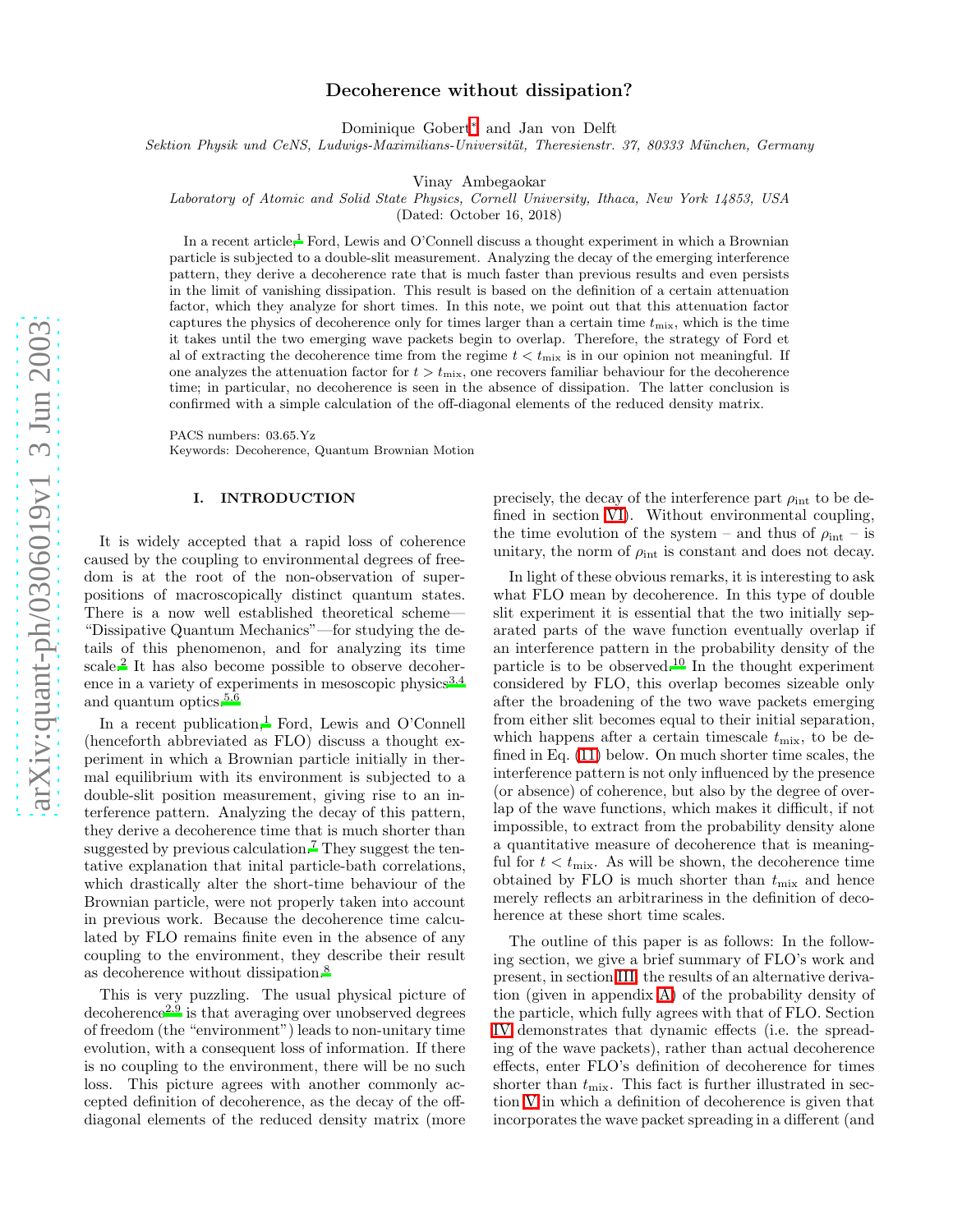equally arbitrary) way, but gives rise to an entirely different picture on these short time scales. Finally, in section [VI,](#page-5-0) the off-diagonal elements of the reduced density matrix, which allow the definition of a decoherence measure valid also for  $t < t_{\text{mix}}$ , are analyzed, and no decoherence without dissipation is found.

### II. SUMMARY OF FORD, LEWIS AND O'CONNELL'S RESULTS

In the thought experiment discussed by  $FLO<sup>1</sup>$  $FLO<sup>1</sup>$  $FLO<sup>1</sup>$  a onedimensional free Brownian particle, in thermal equilibrium with its environment, is suddenly (at time  $t_1 = 0$ , say) subjected to a double-slit position measurement. This measurement is described as a weighted sum of projectors  $P = \int dx \alpha(x)|x\rangle\langle x|$  acting from the left and right on the density matrix, such that after the measurement, the state is described as

$$
\rho_{\text{ini}}(x, x', \{Q_{\alpha}\}, \{Q'_{\alpha}\})
$$
  
=  $\alpha^*(x)\alpha(x')\rho_{\text{th}}(x, x', \{Q_{\alpha}\}, \{Q'_{\alpha}\}),$  (1)

where  $\rho_{\text{th}}(x, x', \{Q_{\alpha}\}, \{Q'_{\alpha}\})$  denotes the density matrix of a particle (described by the coordinate  $x$ ) in thermal equilibrium with its environment (described by a set of coordinates  $Q_{\alpha}$ ). The measurement function  $\alpha$  describes the transmittance of the double slit and is taken as a sum of two Gaussian functions with width  $2\sigma$ , and separated by a distance  $d \gg \sigma$ :

<span id="page-2-6"></span>
$$
\alpha(x) = \frac{N^{1/2}}{(8\pi\sigma^2)^{1/4}} \cdot \left( e^{-\frac{(x-d/2)^2}{4\sigma^2}} + e^{-\frac{(x+d/2)^2}{4\sigma^2}} \right), \quad (2)
$$

 $N = (1 + e^{-d^2/(8\sigma^2)})^{-1}$  being a normalization constant, such that  $\int dx |\alpha(x)|^2 = 1$ . The particle dynamics are calculated in the framework of a quantum Langevin equation,  $1^{1,12}$  $1^{1,12}$  $1^{1,12}$  which describes the dynamics of a particle coupled to a dissipative environment with Ohmic characteristics.

Within this framework, FLO calculate the probability density  $P(x,t) = \tilde{\rho}(x, x, t)$  for finding the particle at time t at coordinate x,  $\tilde{\rho}$  being the reduced density matrix of the Brownian particle. Because the initial state  $\rho_{\text{ini}}$  describes a superposition of the particle emanating from either slit,  $P(x, t)$  displays a spatial interferece pattern, from which FLO extract an attenuation factor  $a_{\text{FLO}}(t)$ . The decay of  $a_{\text{FLO}}(t)$  allows them to define the decoherence time  $\tau_{\text{FLO}}^D$  discussed in the previous section and below.

#### III. DERIVATION OF  $P(x,t)$

<span id="page-2-0"></span>Because the reader may not be familiar with the framework of the quantum Langevin equation, we include a different derivation of  $P(x, t)$  in a path integral framework in Appendix [A.](#page-6-0) The result is

<span id="page-2-1"></span>
$$
P(x,t) = P_{\text{cl}}(x,t) + P_{\text{int}}(x,t)\cos\left(\frac{xdA(t)}{2\sigma^2w(t)^2}\right),\quad (3)
$$

<span id="page-2-4"></span><span id="page-2-2"></span>with

$$
P_{\rm cl}(x,t) = \frac{N}{2} \left( P_1(x - d/2, t) + P_1(x + d/2, t) \right)
$$
  

$$
\equiv \frac{1}{2} \left( P_{\rm cl}^-(x, t) + P_{\rm cl}^+(x, t) \right), \tag{4}
$$

$$
P_1(x,t) = \frac{1}{\sqrt{2\pi w(t)^2}} \cdot \exp\left(-\frac{x^2}{2w(t)^2}\right),\qquad(5)
$$

<span id="page-2-3"></span>
$$
P_{\rm int} = \frac{N}{\sqrt{2\pi w(t)^2}} \cdot \exp\left(-\frac{x^2 + d^2(\sigma^2 - 2Q(t))/(4\sigma^2)}{2w(t)^2}\right),\tag{6}
$$

the width  $w(t)$  of the wave packets being

<span id="page-2-7"></span><span id="page-2-5"></span>
$$
w(t)^{2} = \sigma^{2} + \frac{A(t)^{2}}{\sigma^{2}} - 2Q(t).
$$
 (7)

The quantities  $A(t)$  and  $Q(t)$  are defined as the imaginary and real part of the position-position autocorrelation function  $\langle (x(t) - x(0))x(0) \rangle \equiv Q(t) + iA(t)$ , and are related to the parameters in FLO's work by

$$
[x(t1), x(t1 + t)] = 2iA(t), \quad s(t) = -2Q(t).
$$
 (8)

As is shown in Appendix [A,](#page-6-0)  $P_1(x \mp d/2, t)$  is the probability distribution if only one slit, centered around  $x = \pm d/2$ , was present;  $P_{\text{int}}(x, t)$  is the amplitude of the interference pattern. The resulting expression [\(3\)](#page-2-1) for  $P(x, t)$  agrees with FLO's result.

The explicit form of  $A(t)$  and  $Q(t)$  in the case of an Ohmic heat bath with infinite cutoff and friction coefficient  $\gamma$  is quite cumbersome and given in Eq. (9.14) and (9.15) of [\[13](#page-8-13)]. However, for our purposes the limiting case  $\gamma \ll T$  will be sufficient, which we assume from now on. In this case,  $A(t)$  and  $Q(t)$  are given by

$$
A(t) = \frac{1 - e^{-\gamma t}}{2m\gamma}, \quad Q(t) = -\frac{T}{m\gamma} \left( t - \frac{1 - e^{-\gamma t}}{\gamma} \right). \tag{9}
$$

For  $\gamma = 0$ , these equations reduce to

$$
A(t) = \frac{t}{2m}, \ \ Q(t) = -\frac{Tt^2}{2m} \tag{10}
$$

Above and hereafter, we chose units with  $\hbar = k_B$  = 1. After the mass, length and energy scales are set by the particle mass  $m$ , the distance of the slits  $d$ , and by  $E \equiv m^{-1}d^{-2}$ , there are three remaining free parameters in the theory: the slit width  $\sigma/d$ , the temperature  $T/E$ , and the friction coefficient of the Ohmic heat bath  $\gamma/E$ . In all plots below, we set the slit width as  $\sigma = d/20$  unless otherwise stated.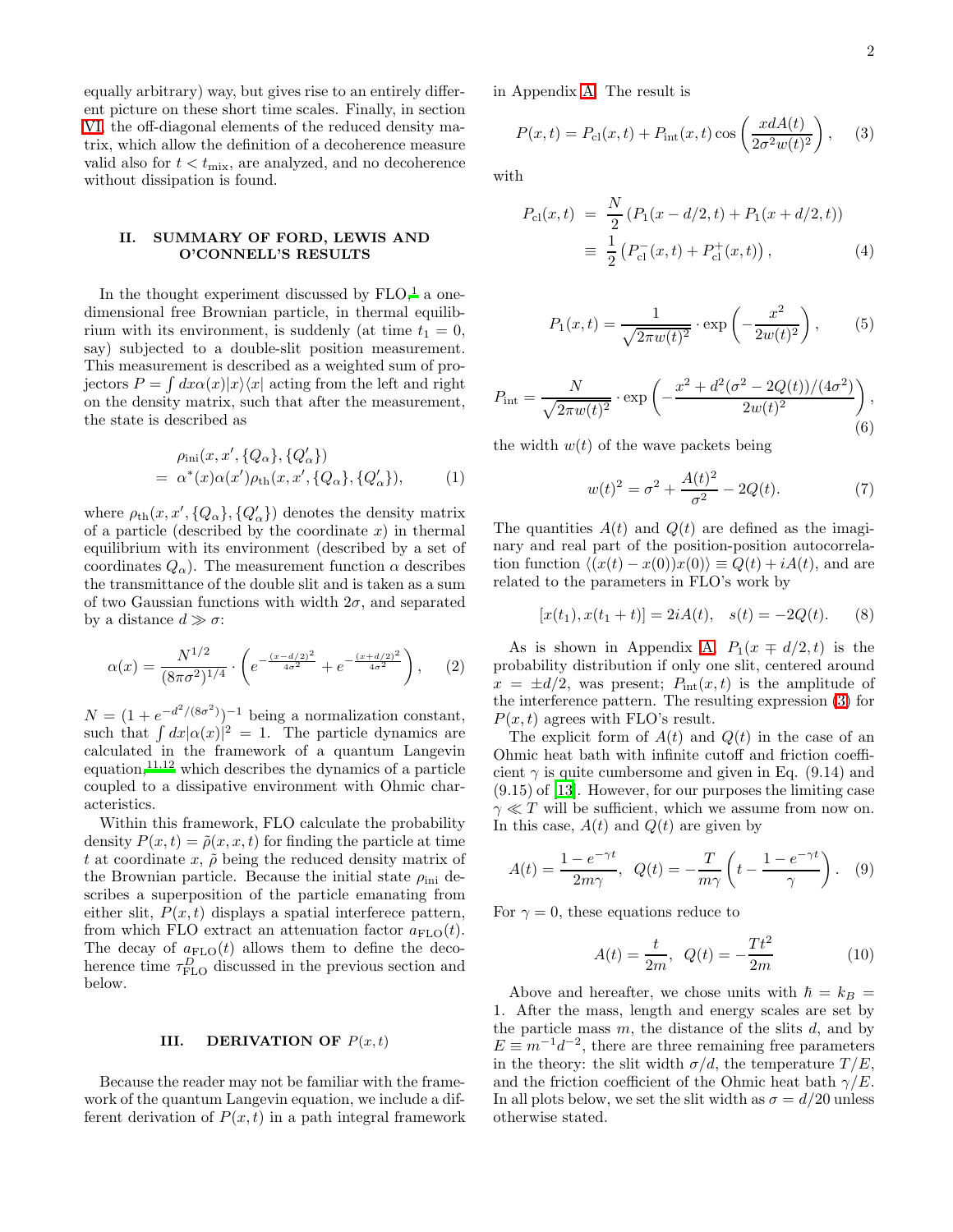

<span id="page-3-2"></span>FIG. 1: A: The probability density  $P(x, t)$  for finding the particle at time t at coordinate x is plotted for  $T = E$ ,  $\gamma = 0.3E$ . An interference fringe is seen to appear at time  $t_{\text{mix}}$ . B:  $P(x, t = t_{\text{mix}})$  is plotted for the same parameters as in A (dashed line), and for  $T = \gamma = 0E$  (solid line). The interference fringe in the former curve is seen to be somewhat suppressed with respect to the latter, but to be qualitatively very similar.

#### IV. CRITIQUE OF FLO'S ANALYSIS

<span id="page-3-1"></span>Before we comment on the further analysis of FLO, we shall briefly discuss some properties of the probability density  $P(x, t)$ . In Fig. [1A](#page-3-2),  $P(x, t)$  is plotted for the parameters  $\gamma = 0.3E$ ,  $T = E$  (in the following, these parameters will be referred to as the weak dissipation case). An interference pattern is seen to emerge only after the two wave packets, initially separated by d, have developed a significant overlap. The associated time scale  $t_{\text{mix}}$  is implicitly given by  $w(t_{\text{mix}}) = d$ . As long as friction and thermal spreading of the wave packets is dominated by quantum broadening  $(\gamma \ll T \ll E \cdot d^2/\sigma^2)$ ,  $t_{\text{mix}}$  is given by

$$
t_{\text{mix}} \equiv 2m\sigma d,\tag{11}
$$

<span id="page-3-0"></span>which we will use as a definition of  $t_{\text{mix}}$  from now on. For  $t < t_{\text{mix}}$ , the interference pattern is influenced not only by the loss of phase coherence, but also (and mainly) by the spreading of the wave packets, as is shown below. For  $t > t_{\text{mix}}$ , the interference pattern is seen to broaden and to become flatter, as the wave function continues to spread.



<span id="page-3-3"></span>FIG. 2:  $P(x, t)$  is shown at the times  $t = 0.1 \cdot t_{\text{mix}};$  $t = 0.3 \cdot t_{\text{mix}}$ ; and  $t = t_{\text{mix}}$  (from top to bottom), for the parameters  $T = E$ ,  $\gamma = 0.3E$  (thick line). Also shown: The noninterfering contribution  $P_{\text{cl}}(x, t)$  (thin line) and the envelope  $P_{\text{cl}}(x, t) \pm P_{\text{int}}(x, t)$  of the interference pattern (dashed line) around  $P_{\text{cl}}(x, t)$ .

In Fig. [1B](#page-3-2), the interference pattern at time  $t = t_{\text{mix}}$ in the weak dissipation case is compared to the case  $T = \gamma = 0$ . In Fig. [2,](#page-3-3)  $P(x, t)$  is shown for three different times, again using the parameters of the weak dissipation case, together with the noninterfering part of the amplitude  $P_{\rm cl}(x,t)$  and with the envelope of the interference pattern, given by  $P_{\text{cl}}(x,t) \pm P_{\text{int}}(x,t)$ . As can be seen in Fig. [2,](#page-3-3)  $P_{\text{cl}}(x=0,t)$  is vanishingly small at  $t \ll t_{\text{mix}}$ , and is rapidly growing as the wave packets start to overlap. When the temperature is further increased,  $P_{\rm cl}(x=0,t)$ grows even faster for  $t < t_{\text{mix}}$  due to the additional thermal spreading of the wave packets (not shown).

In Fig. [1B](#page-3-2), the interference fringes for the case of no dissipation on the one hand and for weak dissipation on the other hand look quite similar. This is in drastic contrast to what one might expect from FLO's analysis, which leads to a decoherence time given by

$$
\tau_{\rm FLO}^D = \frac{s^2 m^{1/2}}{dT^{1/2}}.\tag{12}
$$

The parameters chosen for the weak dissipation case in Fig. [1B](#page-3-2) imply, for example,  $\tau_{\text{FLO}}^D = 0.025 \cdot t_{\text{mix}}$  (extracted from the very same function  $P(x, t)!$ . We believe this value implies that by the time  $t_{\text{mix}}$ , the entire interference pattern, clearly visible in Fig. [1,](#page-3-2) should have already disappeared. How can this be?

The decoherence analysis of FLO is based on an attenuation factor  $a_{\text{FLO}}(t)$ , which is defined as "the ratio [...] of the amplitude of the interference term to twice the geometric mean of the other two terms"[1](#page-8-1) , i.e. as

$$
a_{\rm FLO}(t) = \frac{P_{\rm int}(x, t)}{\sqrt{P_{\rm cl}^+(x, t) \cdot P_{\rm cl}^-(x, t)}}.
$$
 (13a)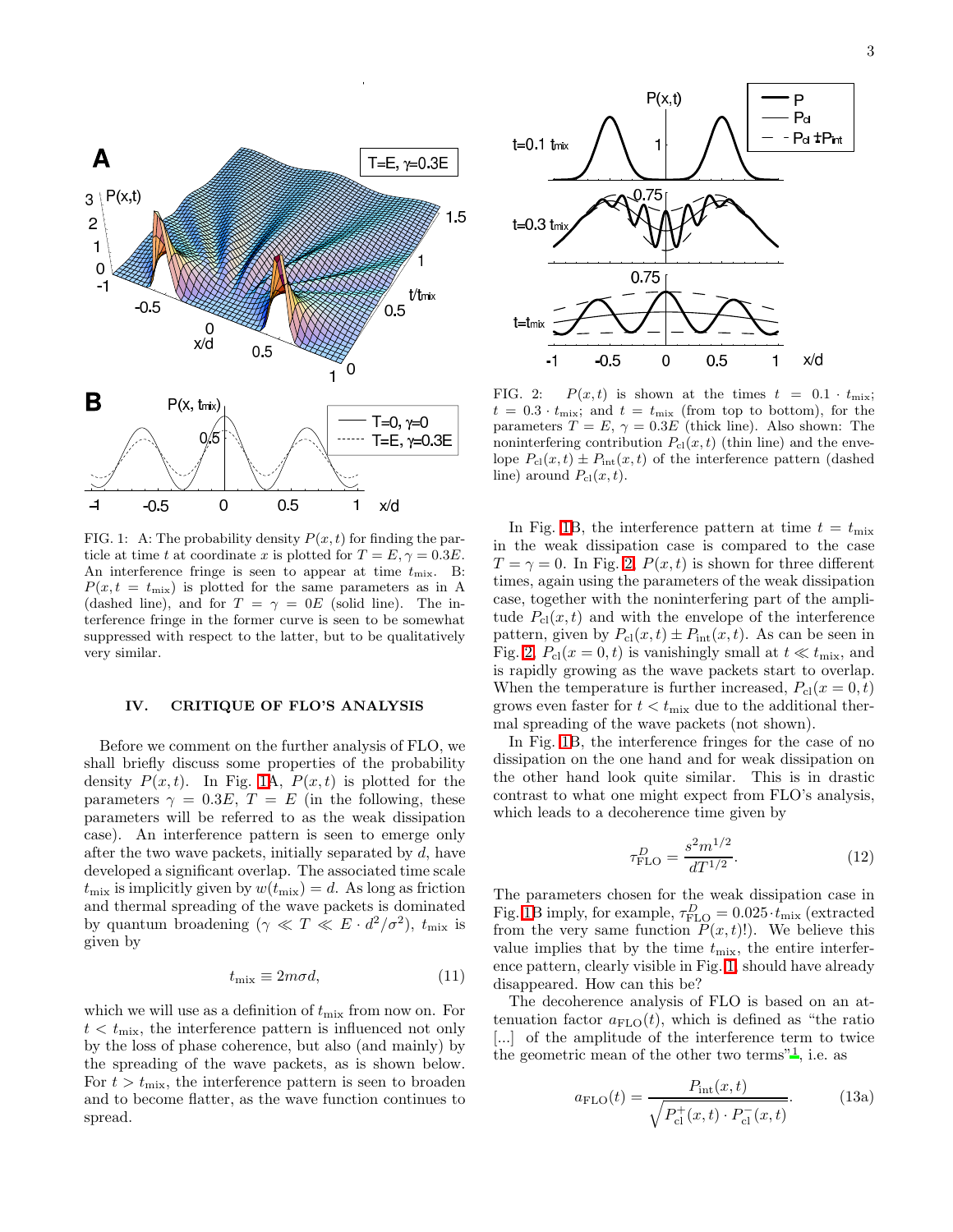

<span id="page-4-1"></span>FIG. 3:  $P_{\text{cl}}(x=0,t)$  and  $P_{\text{int}}(x=0,t)$  (dotted and solid line) are shown along with their ratio  $a_{\text{FLO}} = P_{\text{int}}/P_{\text{cl}}$  (dashed line) for  $T = E$ ,  $\gamma = 0$ . Both  $P_{\text{int}}$  and  $P_{\text{cl}}$  grow rapidly after time  $t_{\text{spread}}$ , after which thermal broadening of the wave packets begins.  $a_{\text{FLO}}$  is seen to drop only for  $t < t_{\text{spread}}$ .

An example of  $a_{\text{FLO}}(t)$  is shown in Fig. [3](#page-4-1) (dashed line). Using Eqs. [\(4\)](#page-2-2) to [\(6\)](#page-2-3),  $a_{\text{FLO}}(t)$  can be recast in the form

$$
a_{\rm FLO}(t) = \frac{P_{\rm int}(x=0, t)}{P_{\rm cl}(x=0, t)}.
$$
 (13b)

In other words,  $a_{\text{FLO}}$  measures the interference amplitude  $P_{\text{int}}$  in units of the classical amplitude  $P_{\text{cl}}$  at  $x = 0$ ; hence it does not merely measure the time dependence of the interference pattern, but also reflects the drastic increase of the reference unit  $P_{\text{cl}}(x=0,t)$  for  $t < t_{\text{mix}}$ .

This is illustrated in Fig. [3,](#page-4-1) where  $P_{\text{int}}(x=0,t)$  and  $P_{\text{cl}}(x=0,t)$  are plotted along with their ratio  $a_{\text{FLO}}(t)$ for finite temperature  $T = E$  and no dissipation  $(\gamma = 0)$ . Using Eq. [\(5\)](#page-2-4), [\(6\)](#page-2-3), the exponents in  $P_{\text{int}}$  and  $P_{\text{cl}}$  are seen to be only slowly departing from their initial values  $P_{\text{int}}(t=0), P_{\text{cl}}(t=0) \sim \exp(-d^2/8\sigma^2) \sim 10^{-22}$  for the given parameters!) as long as  $t < t_{\text{spread}} \equiv t_{\text{mix}} \sigma/d$ . This is because for  $t < t_{\text{spread}}$  the wave packet width  $w(t)$  in Eq. [\(7\)](#page-2-5) is dominated by the constant  $\sigma^2$ , and that quantum spreading is not effective yet. The rapid growth of  $P_{\text{int}}(t)$  and  $P_{\text{cl}}(t)$  by 22 orders of magnitude seen in Fig. [3](#page-4-1) takes place almost entirely between  $t_{\rm spread}$ and  $t_{\text{mix}}$ , when the overlap of the wave packets increases rapidly due to quantum spreading. On the other hand, the decrease of  $a_{\text{FLO}}$  takes place before  $t_{\text{spread}}$ , when  $P_{\text{int}}$ and  $P_{\rm cl}$  are still tiny. Indeed,  $t < t_{\rm spread}$  is precisely the condition that  $a_{\text{FLO}}$  can be fitted by a Gaussian,  $a_{\text{FLO}} \approx \exp(-t^2/8(\tau_{\text{FLO}}^D)^2)$ , from which  $\tau_{\text{FLO}}^D$  was extracted by FLO. Once quantum broadening sets in after  $t_{\text{spread}}$ ,  $a_{\text{FLO}}$  crosses over to a constant.

In summary,  $a_{\text{FLO}}$  is seen to reflect mainly the details of the broadening of the wave packets, and therefore does not appear to us to be a suitable measure for their coherence.

#### V. ALTERNATIVE ANALYSIS OF  $P(x,t)$

<span id="page-4-0"></span>As long as the overlap of the two wave packets is held fixed, the amplitude of the interference pattern  $P_{\text{int}}(x, t)$ is, indeed, a direct measure of their phase coherence. Similar interference patterns have been analyzed to this purpose in a number of very illuminating experiments, most explicitly in [\[5](#page-8-5)]. In the thought experiment considered here, the wave packets overlap only after a time  $t_{\text{mix}}$ . This introduces a considerable amount of arbitrariness in a definition of decoherence for times  $t < t_{\text{mix}}$ , if this definition is based upon the diagonal elements of the reduced density matrix  $P(x,t) = \tilde{\rho}(x, x, t)$  only. For the regime  $t < t_{\text{mix}}$ , an unambiguous measure of decoherence can only be obtained from the decay of the off-diagonal elements of the reduced density matrix  $\tilde{\rho}$ , as for example in [\[14\]](#page-8-14). However, this would go beyond the scope of the present article, and such an analysis is only done for the dissipationless case  $\gamma = 0$  (in section [VI\)](#page-5-0). In this section, we take a less ambitious approach and just give an example showing how, for these short times, a different definition of an attenuation factor based on the probability density (i.e. the diagonal elements of  $\tilde{\rho}$ ) results in a picture completely different from that of FLO.

<span id="page-4-2"></span>For this purpose, we introduce the attenuation factor

<span id="page-4-3"></span>
$$
a_2(t) = \frac{P_{\text{int}}(x=0, t)}{N \cdot P_1(x=0, t)},
$$
\n(14)

where  $P_1$  and  $P_{\text{int}}$  are defined in Eq. [\(5\)](#page-2-4) and Eq. [\(6\)](#page-2-3), and  $N$  is the trivial normalization factor defined after Eq.  $(2)$ . Similarly to  $a_{\text{FLO}}$ , this measures the relative importance of the interference amplitude  $P_{\text{int}}$  with respect to the noninterfering contribution. The difference with respect to  $a_{\text{FLO}}(t)$  in Eq. [\(13b\)](#page-4-2) is that the relative importance of the noninterfering part of  $P(x, t)$  is captured in a slightly different (but by no means less arbitrary) way. In order to make the connection to the quantities shown in Fig. [2,](#page-3-3)  $N \cdot P_1(x=0,t)$  is proportional to the heigth of  $P_{\text{cl}}$  at the center of one of the slits (i.e. at  $x = \pm 0.5d$ ), whereas in the definition of  $a_{\text{FLO}}$  the value at  $x = 0$  was taken as reference unit.

We would like to emphasize that our  $a_2$  is not "better" or "more appropriate" than  $a_{\text{FLO}}$ . Indeed, for  $t > t_{\text{mix}}$ ,  $a_2$  and  $a_{\text{FLO}}$ , and hence all conclusions drawn from them, are the same. For short times  $t < t_{\text{mix}}$ , however,  $a_{\text{FLO}}$ and  $a_2$  differ wildly; this illustrates that on these short time scales, both definitions are dominiated by effects of wave packet spreading rather than decoherence, albeit in a different way. We would like to emphasize that the condition  $a_{\text{FLO}}(t=0) = 1$  that distinguishes  $a_{\text{FLO}}$  from  $a_2$  is in our opinion not necessary, because at times  $t \ll$  $t_{\text{mix}}$ , the attenuation factors have nothing to say about decoherence anyway.

In Fig. [4,](#page-5-1) the time evolution of  $a_2$  and  $a_{\text{FLO}}$  are compared for finite temperature  $T = E$  and  $\gamma = 0$ .  $a_{\text{FLO}}$ is seen to decay from the initial value  $a_{\text{FLO}}(t=0) = 1$ , whereas  $a_2$  is growing, more closely resembling the actual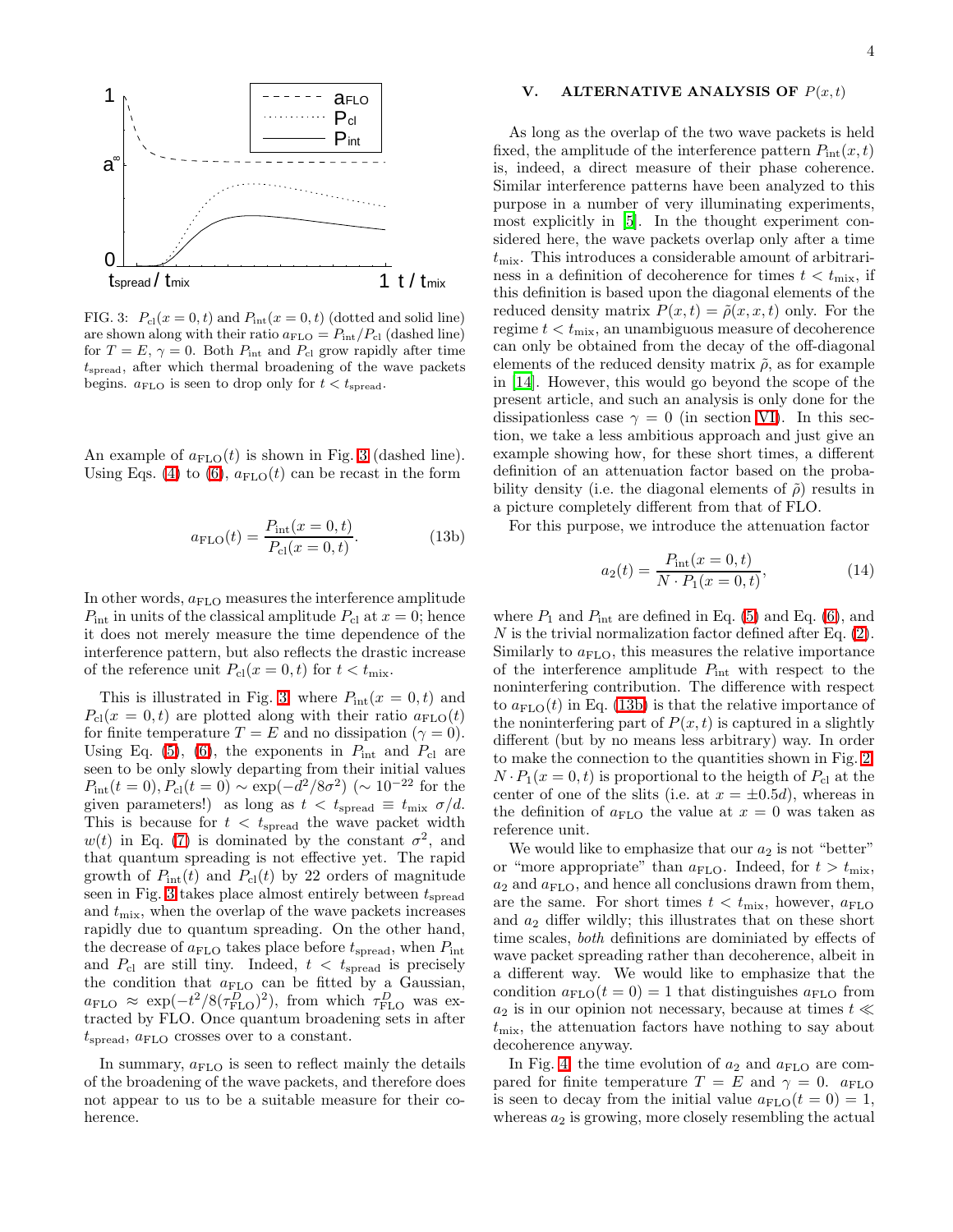

<span id="page-5-1"></span>FIG. 4: The attenuation factors  $a_2(t)$  from Eq. [\(14\)](#page-4-3) (solid line) and  $a_{\text{FLO}}(t)$  from Eq. [\(13b\)](#page-4-2) (dashed line) are compared and seen to be wildly different for  $t < t_{\text{mix}}$ .  $a_2$  is related to  $P_{\text{int}}$  in Fig. [3,](#page-4-1) the only difference being that the prefactor  $(2\pi w^2)^{-1/2}$  present in Eq. [\(6\)](#page-2-3) for  $P_{\text{int}}$  is missing in  $a_2$ . Inset: The attenuation factor  $a_2(t)$  is plotted as a function of time, for  $T = \gamma = 0$ , for  $T = E$ ,  $\gamma = 0$ , and for  $T = E$ ,  $\gamma = 0.3E$ (from top to bottom).

interference pattern seen in Fig. [1.](#page-3-2) For  $t > t_{\text{mix}}$ , both  $a_{\text{FLO}}$  and  $a_2$  become equal and saturate at the value

$$
a^{\infty} = \exp\left(-\frac{d^2}{8\sigma^2 + 2\lambda_{\text{th}}^2}\right),\tag{15}
$$

where  $\lambda_{\text{th}}^2 = 1/(mT)$  is the squared thermal wavelength. As is shown in section [VI](#page-5-0) below, the reduction of  $a^{\infty}$  at finite temperature results from the imperfect preparation of the initial state, and has no time scale associated with it, contrary to what the time evolution of  $a_{\text{FLO}}$  might suggest.

Such a time scale is only introduced when  $\gamma > 0$ : As is shown in the inset of Fig. [4,](#page-5-1) in this case  $a_2$  and  $a_{\text{FLO}}$ is further reduced in a time-dependent way and assumes for  $t \gg \max(1/\gamma, t_{\text{mix}})$  the simple limiting form

$$
a_{\rm FLO}(t), a_2(t) \to \exp\left(-\frac{t}{t_{\rm dec}(1+t/t_s)}\right),\tag{16}
$$

where  $t_{\text{dec}} = \lambda_{\text{th}}^2/(d^2\gamma)$ , and  $t_s = t_{\text{dec}} d^2/(8\sigma^2) \gg t_{\text{dec}}$ .

Remarkably, for  $t \gg t_s$ ,  $a_2$  and  $a_{\text{FLO}}$  are found to saturate at the (tiny) value  $a_2(t \to \infty) = \exp(-\frac{d^2}{8\sigma^2})$ . This is probably related to the small initial overlap of the wave packets, i.e. to the part of the wave function, for which the which-path information cannot be distinguished by the environment. An analogous saturation was found in the case of a particle in a harmonic potential.[10](#page-8-10)

For  $t_{\text{mix}} < t \ll t_s$ ,  $a_2$  and  $a_{\text{FLO}}$  decay exponentially on the decoherence time scale  $t_{\text{dec}}$  (this was also found by FLO in the long time limit). The decoherence time  $t_{\text{dec}}$ agrees with what one expects on general grounds: The

paths emanating from either slit aquire random phase differences, which depend linearly on the bath coupling  $\gamma$  and rise quadratically with their distance d. This functional dependence of  $t_{\text{dec}}$  has both been predicted theoretically<sup>[18](#page-8-15)</sup> and observed experimentally in a some-what similar context.<sup>[5](#page-8-5)</sup> Note that  $t_{\text{dec}}$  diverges as  $\gamma$  or T vanish, such that no decoherence without dissipation is seen.

## VI. SHORT-TIME ANALYSIS OF THE DISSIPATIONLESS CASE

<span id="page-5-0"></span>We have argued that neither  $a_2$  nor  $a_{\text{FLO}}$  are suitable to reveal meaningful information about decoherence at  $t < t_{\text{mix}}$ . How, then, would one obtain such information? Because this question addresses time scales shorter than  $t_{\text{mix}}$ , it cannot be answered using the diagonal elements of the reduced density matrix  $\tilde{\rho}$  alone, on which the attenuation factors  $a_{\text{FLO}}$  and  $a_2$  are based. Instead, it is instructive to look at the entire reduced density matrix, including its off-diagonal elements. A definition of decoherence valid for all times including  $t < t_{\text{mix}}$  has been proposed in Ref. [\[14\]](#page-8-14). It relies on the observation that  $\tilde{\rho}$  splits naturally into a classical part  $\tilde{\rho}_{\rm cl}$  and an interference part  $\tilde{\rho}_{int}$  ( $\tilde{\rho} = \tilde{\rho}_{cl} + \tilde{\rho}_{int}$ ), which produce the corresponding terms in the probability density in Eq. [\(3\)](#page-2-1) (this is seen explicitly in Eq. [\(A10\)](#page-8-16)). Therefore, the norm  $a_{OD}(t)$ , defined in Ref. [\[14\]](#page-8-14) by

<span id="page-5-2"></span>
$$
|a_{\text{OD}}(t)|^2 = \text{Tr}\tilde{\rho}_{\text{int}}(t)\tilde{\rho}_{\text{int}}(t)^{\dagger},\tag{17}
$$

describes the temporal fate of the interference term even for  $t < t_{\text{mix}}$ , i.e. before it appears in the probability density. Very importantly, the dissipationless case  $\gamma = 0$ describes a closed system with unitary time evolution,  $\tilde{\rho}(t) = U \tilde{\rho} U^{\dagger}$  with  $U^{-1} = U^{\dagger}$ ; hence Eq. [\(17\)](#page-5-2) is in this case automatically independent of time! This is the backof-the-envelope "proof" (already given in Ref. [\[14\]](#page-8-14)) that there can be no decoherence without dissipation.

Further insight is gained by calculating the value of  $a_{OD}$  for  $\gamma = 0$ , which is conveniently done at time  $t = 0$ . The initial wave function for fixed momentum  $p$  is given by

$$
\psi_p(x) = \sqrt{\frac{N}{2}} e^{ipx} (\psi_+(x) + \psi_-(x)).
$$
 (18)

where  $N$  is given after Eq.  $(2)$ , and where

$$
\psi_{\pm}(x) = \frac{1}{(2\pi\sigma^2)^{1/4}} e^{-\frac{(x \pm d/2)^2}{4\sigma^2}}.
$$
 (19)

Correspondingly, the initial density matrix at temperature T is given by  $19$ 

<span id="page-5-3"></span>
$$
\rho(x, x') = \frac{N\lambda_{\text{th}}}{\sqrt{8\pi}} \int d\rho e^{-p^2 \lambda_{\text{th}}^2 / 2 + ipx} \sum_{i, j = \pm} \psi_i(x) \psi_j^*(x')
$$

$$
= \frac{N}{2} e^{-\frac{(x - x')^2}{2\lambda_{\text{th}}^2}} \sum_{i, j = \pm} \psi_i(x) \psi_j^*(x'), \tag{20}
$$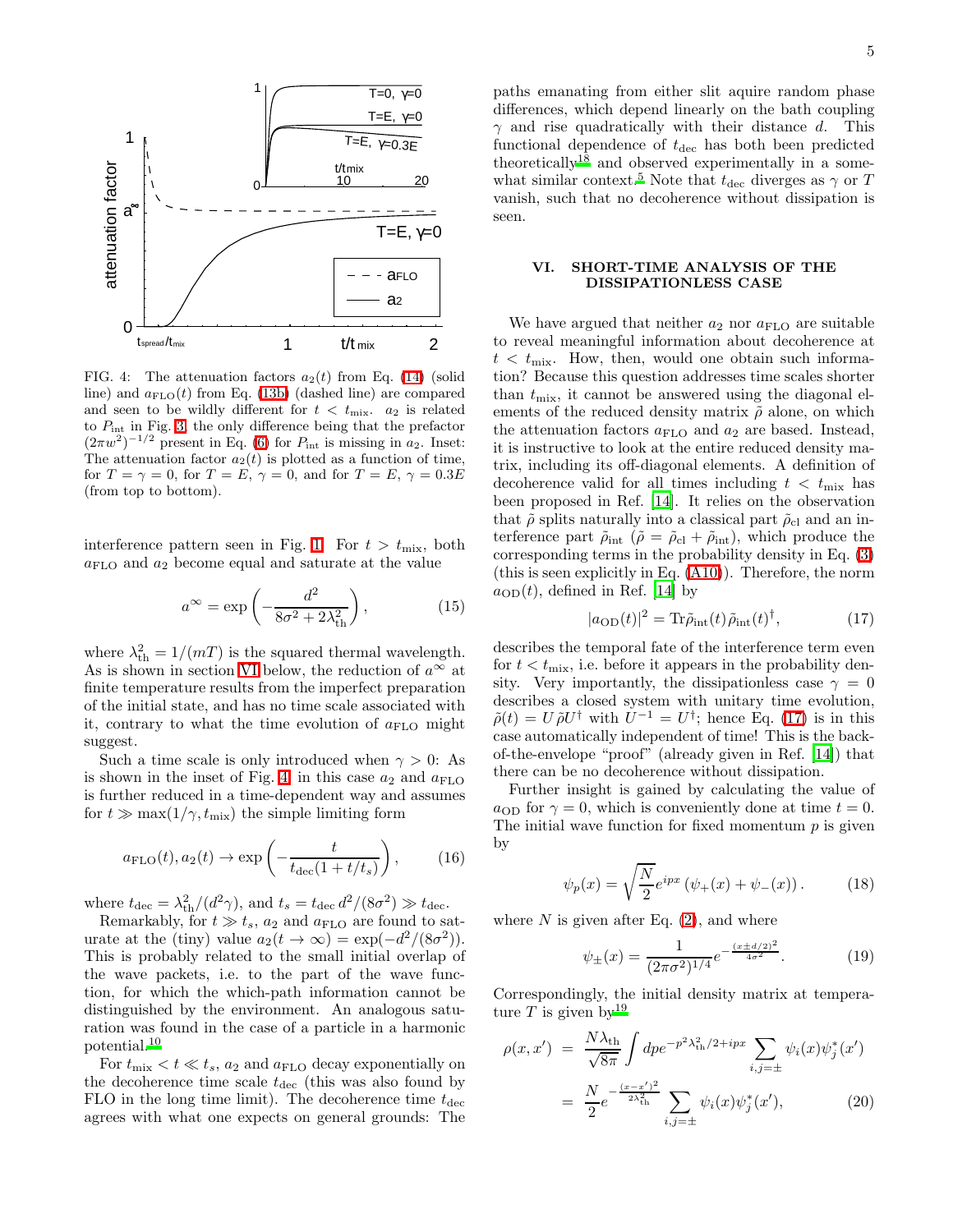$e^{-p^2\lambda_{\text{th}}^2/2}$  being the Boltzmann factor. The interfering part  $\tilde{\rho}_{int}$  of  $\tilde{\rho}$  is that part of Eq. [\(20\)](#page-5-3) for which the indices i and j represent different signs  $(i = -j)$ . In the limit  $\sigma \ll \lambda_{\rm th}, d$ , it follows that

<span id="page-6-1"></span>
$$
a_{\text{OD}}(t) = \frac{1}{\sqrt{2}} \exp\left(-\frac{d^2}{2\lambda_{\text{th}}^2}\right) = \frac{1}{\sqrt{2}} a^{\infty}.
$$
 (21)

(Only the temperature dependence of  $a_{OD}$  is important; the trivial factor  $1/\sqrt{2}$  would disappear if  $a_{OD}$  was normalized differently, e.g. by dividing Eq. [\(17\)](#page-5-2) by the corresponding "classical" quantity  $\text{Tr}\tilde{\rho}_{\text{cl}}(t)\tilde{\rho}_{\text{cl}}(t)^{\dagger}$ ). As was seen on general grounds, this is independent of time. Consequently, in the absence of dissipation, no time scale is associated with the reduction of the attenuation factor  $a^{\infty}$  below 1 as the temperature is increased.

Instead, this reduction is already present in the initial state, and there is a very simple explanation for it that has nothing to do with decoherence: In Eq. [\(20\)](#page-5-3), the initial density matrix is seen to have four peaks, two diagonal ones around  $x = x' = \pm d/2$  (belonging to  $\rho_{\text{cl}}$ ), and two off-diagonal ones at  $x = -x' = \pm d/2$  (belonging to  $\rho_{\text{int}}$ ; these latter peaks give rise to the interference pattern after they have spread enough to show up in the diagonal elements of  $\tilde{\rho}$ , which is another way of understanding the origin of the mixing time  $t_{\text{mix}}$ ). It is seen in Eq. [\(20\)](#page-5-3) that as a consequence of the Boltzmann factor, the off-diagonal peaks in Eq. [\(20\)](#page-5-3) are suppressed with respect to the diagonal ones by precisely the factor  $a^{\infty}$ as given in Eq. [\(21\)](#page-6-1). Thus, the reduction of the interference pattern at nonzero temperature simply results from the fact that the initial state is not a pure state, but an imperfectly prepared mixed state with a momentum uncertainty of the order of  $\lambda_{\text{th}}^{-1}$ . Of course, the imperfect preparation of the initial state should not be confused with decoherence: The latter is a dynamical process with an associated time scale, the former is not.

#### VII. CONCLUSION

The main result of this work is contained in the figures which clearly show coherence on time scales greater than  $\tau_{\text{FLO}}^D$ . It is important to emphasize that the formulas used to obtain these figures are identical to FLO's, rederived here for completeness by another method. For short times  $t < t_{\text{mix}}$ , the measure of decoherence suggested by FLO does not permit the separation of the change in overlap of the wave packets from the decay of the interference pattern, and therefore has nothing to say about decoherence. However, a simple calculation of the attenuation factor based on the off-diagonal elements of the reduced density matrix at  $\gamma = 0$  clearly shows that it does not depend on time at all. Decoherence without dissipation? We think not.

#### Acknowledgments

The work of DG and VA has been supported in part by the NSF grant DMR-0242120. DG acknowledges partial travel funding from CeNS at LMU München. We thank F. Wilhelm, M. Thorwart, G. Ford and R. O'Connell for discussions. The figures were created using Mathematica.

Note added: From a private communication with Ford, we learnt that Murakami, Ford and O'Connell<sup>[20](#page-8-18)</sup> have recently concluded themselves that in the absence of dissipation, "there is no decoherence in (Wigner) phase space". We fully agree with this conclusion, but (contrary to [\[20\]](#page-8-18)) believe it to be inconsistent with FOL's earlier claims of decoherence without dissipation (in coordinate space). The resolution of this inconsistency is that FOL's measure of decoherence in coordinate space is meaningless in the short-time limit, as argued in the main text.

## <span id="page-6-0"></span>APPENDIX A: DERIVATION OF  $P(x,t)$  USING PATH INTEGRALS

A free Brownian particle, coupled to a bath of harmonic oscillators, can be solved exactly by a number of methods, such as path integral<sup>[13](#page-8-13)</sup> or operator methods<sup>[15](#page-8-19)</sup>. We will give a brief account of an alternative derivation of the probability density  $P(x,t) = \tilde{\rho}(x, x, t)$  using a path integral approach. The entire appendix relies heavily on the concepts and results from previous work by Grabert an collaborators $^{13}$  $^{13}$  $^{13}$ , to which will be referred frequently.

In the path integral framework, the reduced density matrix at time  $t_f$  is given by

<span id="page-6-2"></span>
$$
\tilde{\rho}(x_f, x'_f, t_f) = \prod_{\alpha} \int dQ_{\alpha, f} \cdot \int_{\text{any}}^{x_f} \mathcal{D}[x] \int_{\text{any}}^{x'_f} \mathcal{D}[x'] \int_{\text{any}}^{Q_{\alpha, f}} \mathcal{D}[Q_{\alpha}] \int_{\text{any}}^{Q_{\alpha, f}} \mathcal{D}[Q'_{\alpha}] \cdot
$$
  

$$
e^{iS[x(\cdot), \{Q_{\alpha}(\cdot)\}] } e^{-iS[x'(\cdot), \{Q'_{\alpha}(\cdot)\}] } \cdot \alpha^* (x(0)) \alpha (x'(0)) \cdot \rho_{\text{th}}(x(0), x'(0), \{Q_{\alpha}(0)\}, \{Q'_{\alpha}(0)\}).
$$
\n(A1)

Several symbols used here require some explanation.  $Q_{\alpha}$  and  $Q'_{\alpha}$  are the coordinates of the harmonic oscillators representing the environment degrees of freedom, labelled by the index  $\alpha$ .  $\int_{x_i}^{x_f} \mathcal{D}[x]$  is an integration over all paths, i.e. functions of time  $0 \le t \le t_f$ , with boundary values  $x(0) = x_i$ ,  $x(t_f) = x_f$ ; the integration boundary "any" indicates that an integration over all coordinate values at the boundary is performed. The integration over  $Q_{\alpha,f}$ performs the trace over the environment degrees of freedom. Details about path integrals can be found in [\[16](#page-8-20)].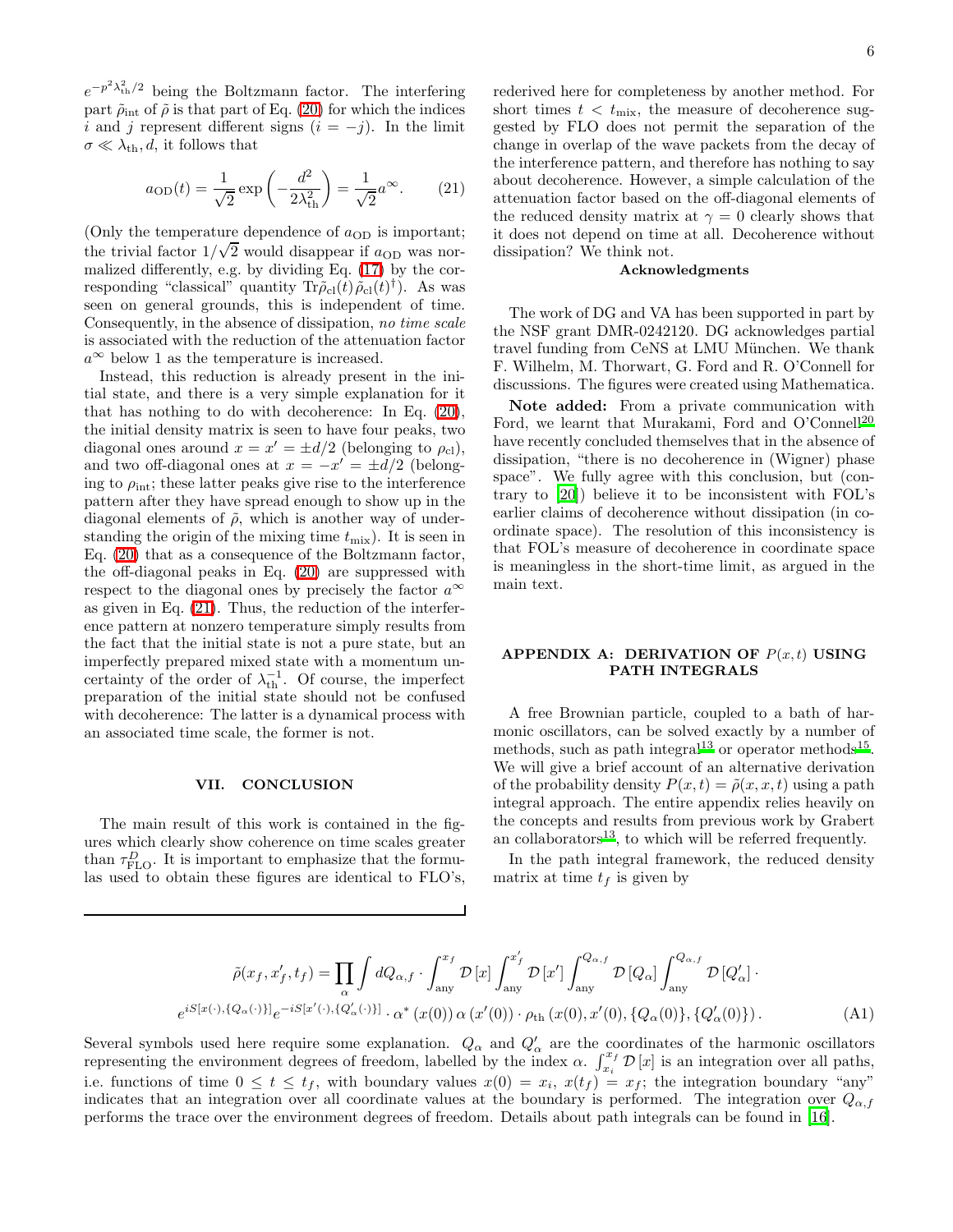Following [\[17](#page-8-21)], the action  $S[x, {Q_\alpha}]$  for system and environment is given by

<span id="page-7-0"></span>
$$
S[x,\{Q_{\alpha}\}] = \int_0^{t_f} dt \frac{m}{2} \dot{x}(t)^2 + \sum_{\alpha} \left( \frac{m}{2} \dot{Q}_{\alpha}(t)^2 - \frac{m_{\alpha} \omega_{\alpha}^2}{2} \left( Q_{\alpha}(t) - \frac{C_{\alpha}}{m_{\alpha} \omega_{\alpha}^2} x(t) \right)^2 \right). \tag{A2}
$$

The mass  $m_\alpha$ , coupling  $C_\alpha$  and frequency  $\omega_\alpha$  of the environment oscillators enter the reduced density matrix only via the spectral function  $J(\omega) \equiv \frac{\pi}{2} \sum_{\alpha}$  $\frac{C_{\alpha}^{2}}{m_{\alpha}\omega_{\alpha}}\delta(\omega-\omega_{\alpha})$ , which we take to have the appropriate form for Ohmic damping,  $J(\omega) = m\gamma\omega$ . Strictly speaking,  $J(\omega)$  has to be cut off at high frequencies. In the quantities we are interested in, however, no divergencies are encountered as this cutoff is taken to infinity.

The thermal density matrix  $\rho_{\text{th}}$  can be evaluated using an imaginary-time path integral,

<span id="page-7-1"></span>
$$
\rho_{\text{th}}(x, x', \{Q_{\alpha}\}, \{Q'_{\alpha}\}) = \frac{1}{Z} \int_{x}^{x'} \mathcal{D}\left[\bar{x}\right] \prod_{\alpha} \int_{Q_{\alpha}}^{Q'_{\alpha}} \mathcal{D}\left[\bar{Q}_{\alpha}\right] e^{-S^{E}\left[\bar{x}(\cdot), \{\bar{Q}_{\alpha}(\cdot)\}\right]},\tag{A3}
$$

where the path integral is performed over paths with imaginary-time argument  $i\tau \in [0, i/T]$ ,  $-S<sup>E</sup>$ , explicitly given by Eq. (3.3) of [\[13\]](#page-8-13), is the action iS [\(A2\)](#page-7-0), analytically continued to the imaginary time  $i\tau$ , and Z is the partition function, such that  $tr\rho_{th} = 1$ .

<span id="page-7-2"></span>From Eq. [\(A1\)](#page-6-2) - [\(A3\)](#page-7-1), a propagation function J for the reduced density matrix  $\tilde{\rho}$  can be defined,

$$
J(x_f, x'_f, t_f, x_i, x'_i) = \frac{1}{Z} \prod_{\alpha} \int Q_{\alpha, f} \cdot \int_{\text{any}}^{x_f} \mathcal{D}[x] \int_{\text{any}}^{x'_f} \mathcal{D}[x'] \int_{\text{any}}^{Q_{\alpha, f}} \mathcal{D}[Q_{\alpha}] \int_{\text{any}}^{Q_{\alpha, f}} \mathcal{D}[Q'_{\alpha}]
$$

$$
\int_{x(0)}^{x'(0)} \mathcal{D}[\bar{x}] \int_{Q_{\alpha}(0)}^{Q'_{\alpha}(0)} \mathcal{D}[\bar{Q}_{\alpha}] \cdot e^{iS[x,\{Q_{\alpha}\}]} e^{-iS[x',\{Q'_{\alpha}\}]} e^{-S^E[\bar{x},\{\bar{Q}_{\alpha}\}]}, \tag{A4}
$$

Г

<span id="page-7-3"></span>such that

$$
\tilde{\rho}(x_f, x'_f, t_f) = \int dx_i dx'_i J(x_f, x'_f, t_f, x_i, x'_i) \cdot \alpha^*(x_i) \alpha(x'_i).
$$
\n(A5)

A similar propagation function  $J<sup>F</sup>$  is also defined in Eq.  $(3.35)$  of  $[13]$ . There, however, a somewhat more general class of initial state preparations was considered, resulting in two more arguments  $\bar{x}$  and  $\bar{x}'$  of  $J_F$ . The propagation function J in Eq. [\(A4\)](#page-7-2) is related to  $J^F$  by  $J(x_f,x'_f,t_f,x_i,x'_i) = J^F(x_f,x'_f,t_f,x_i,x'_i,\bar{x}_i=x_i,\bar{x}'_i =$  $x'_i$ .

In the case of a free particle coupled to an Ohmic heat bath, the propagating function  $J$  in Eq. [\(A4\)](#page-7-2) can be explicitly evaluated. In fact, this has kindly been done in [\[13\]](#page-8-13), and the result is given by Eq. (9.14) and (9.15) there. For the diagonal element  $\tilde{\rho}(x_f, x_f, t_f)$  of the reduced density matrix, only the elements of  $J$  with  $x'_f = x_f$  are needed, which are given by

$$
J_0(X, Y, t_f) \equiv J(x_f, x_f, t_f, x_i, x_i')
$$
  
= 
$$
\frac{1}{4\pi A(t)} e^{i\frac{XY}{2A(t_f)} + X^2 \frac{Q(t_f)}{4A(t_f)^2}}.
$$
 (A6)

<span id="page-7-6"></span><span id="page-7-4"></span>Here,  $X = x_i - x'_i$ ,  $Y = x_f - (x_i + x'_i)/2$ , and  $A(t)$  and

 $Q(t)$  are the imaginary and real parts of the positionposition autocorrelation function  $\langle (x(t) - x(0))x(0) \rangle =$  $Q(t) + iA(t)$ .  $A(t)$  and  $Q(t)$  are given by Eq. (10.1) and (10.4) of [\[13](#page-8-13)], and related to the parameters in FLO's work by Eq. [\(8\)](#page-2-7). Eq. [\(A5\)](#page-7-3) and Eq. [\(A6\)](#page-7-4), with  $Y - x_f$ substituted by  $q$ , can be recast in the compact form

$$
P(x_f, t) = \int dX dq J_0(X_i, x_f + q, t)
$$

$$
\alpha^*(q - X/2)\alpha(q + X/2). \tag{A7}
$$

<span id="page-7-5"></span>Eq. [\(A7\)](#page-7-5) allows to rederive the results obtained by FLO. First, let us consider the time evolution of a wave function emerging from a single Gaussian slit, described by the preparation function

$$
\alpha(x) = \frac{1}{(2\pi\sigma^2)^{1/4}} e^{-\frac{x^2}{4\sigma^2}},
$$
 (A8)

such that

$$
\alpha^*(q - X/2)\alpha(q + X/2) = \frac{1}{\sqrt{2\pi\sigma^2}} e^{-\frac{q^2}{2\sigma^2}} e^{-\frac{X^2}{8\sigma^2}} \equiv t_1(X, q). \tag{A9}
$$